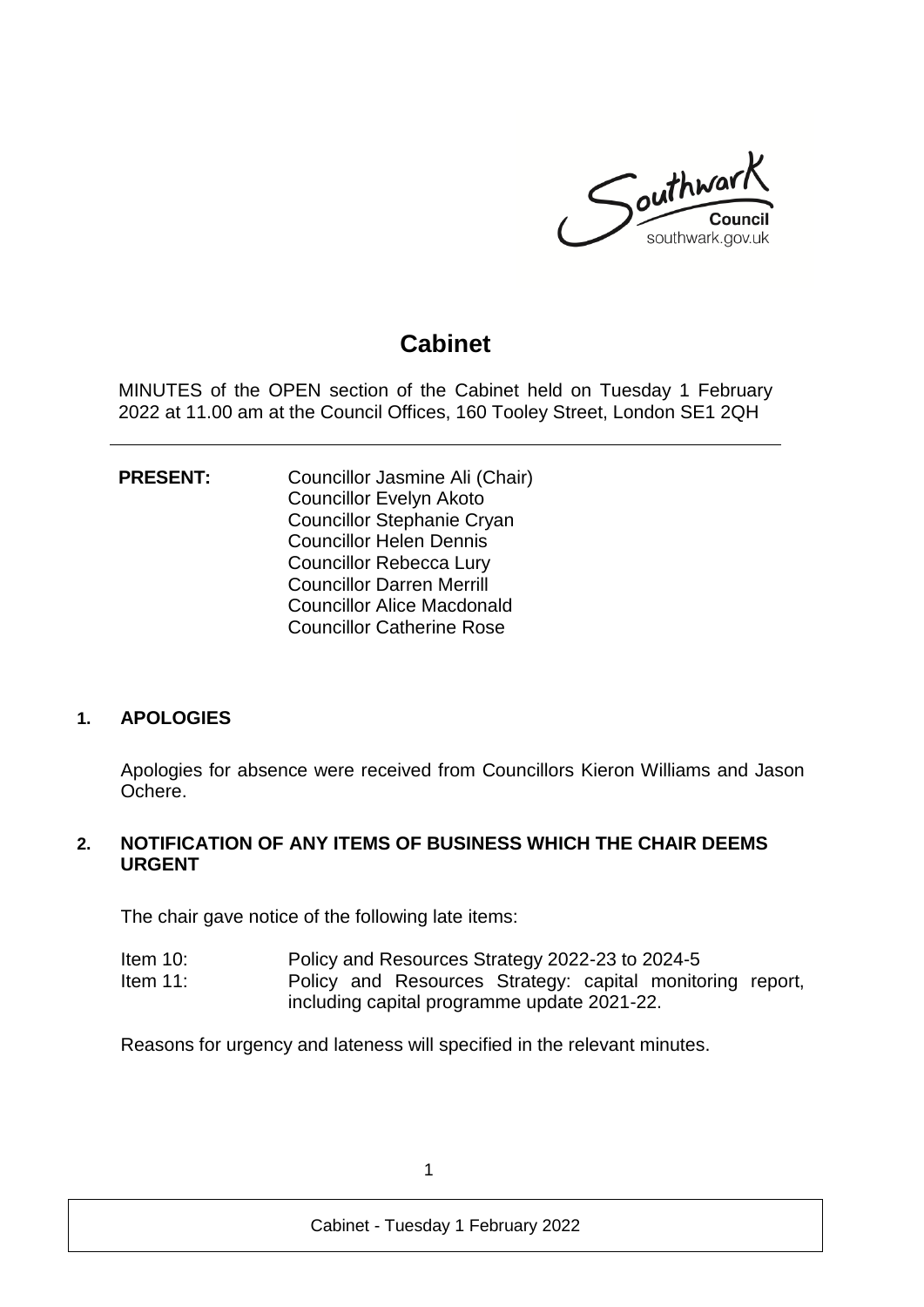# **3. NOTICE OF INTENTION TO CONDUCT BUSINESS IN A CLOSED MEETING, AND ANY REPRESENTATIONS RECEIVED**

None.

# **4. DISCLOSURE OF INTERESTS AND DISPENSATIONS**

There were none.

### **5. PUBLIC QUESTION TIME (15 MINUTES)**

None were received.

#### **6. MINUTES**

#### **RESOLVED:**

That the minutes of the open section of the meeting held on 18 January 2022 be approved as a correct record and signed by the chair.

#### **7. DEPUTATION REQUESTS**

None were received.

#### **8. RESIDENTIAL CARE CHARTER**

#### **RESOLVED:**

- 1. That the implementation of a Southwark Residential Care Charter as set out in paragraph 7 of the report be agreed.
- 2. That the introduction of a Southwark Supplement for staff in Southwark care homes to ensure that staff are paid at least the London Living Wage, as set out in paragraph 11 of the report be agreed.

# **9. GATEWAY 1 - PROCUREMENT STRATEGY APPROVAL - INTEGRATED COMMUNITY EQUIPMENT SERVICE**

# **RESOLVED:**

1. That the procurement strategy for the provision of integrated community equipment by Southwark Council, under the Section 75 agreement with Southwark Council and South East London (SEL) Clinical Commissioning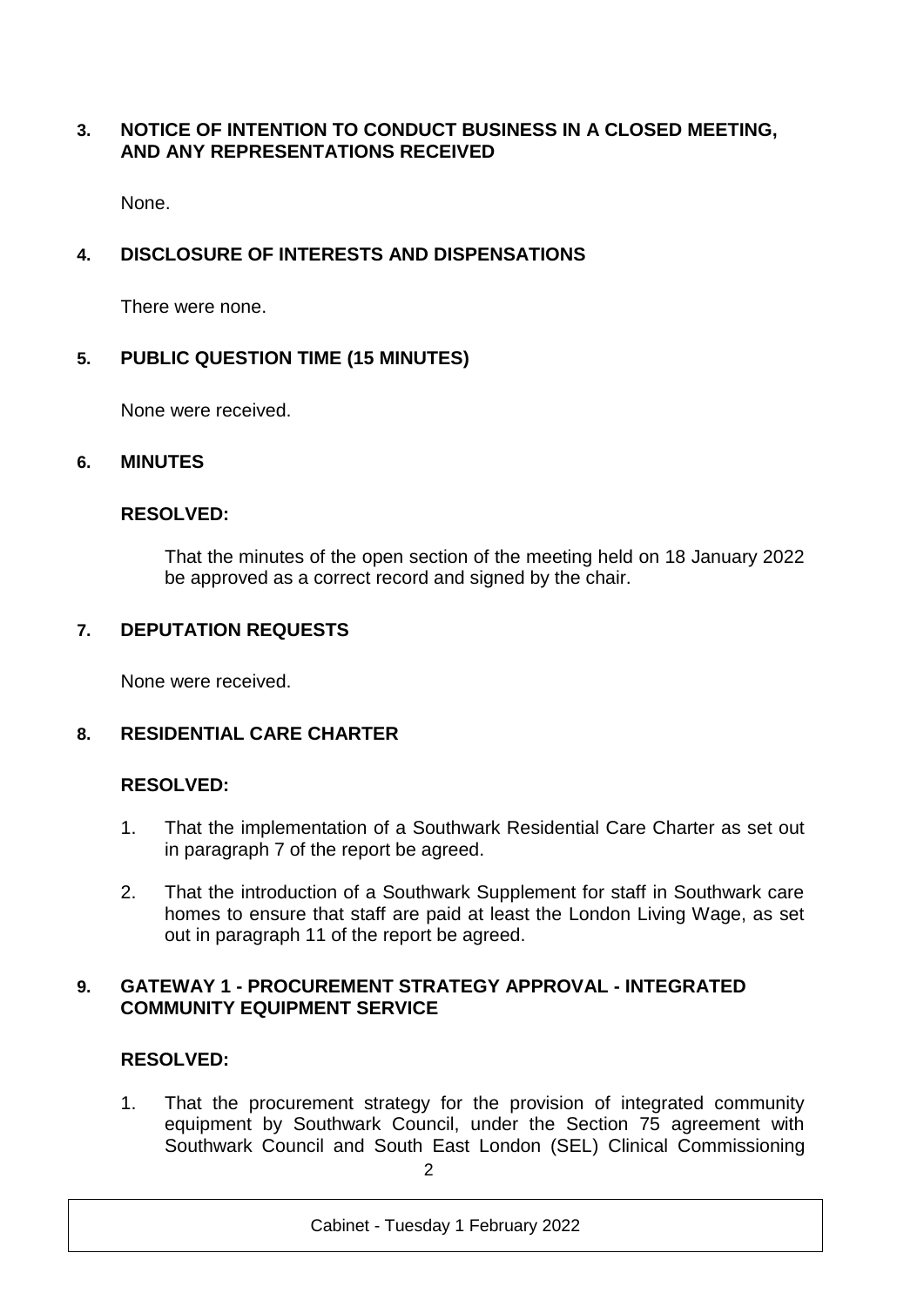Group (CCG), via the pan-London consortium's newly procured Integrated Community Equipment Service (ICES) call off contract which is anticipated to commence on 1 April 2023, and will run for five years, with the option to extend for an additional two years (1yr +1yr), at an estimated annual cost of £980,000, an estimated five year total cost of £4.9m and an estimated five year plus two years total cost of £6.8m for Southwark Council be approved.

- 2. That it be noted that Southwark Council and SEL CCG continue to deliver the ICES service under the current Section 75 (s75) agreement, whereby the council contribute 35% of the contract cost, and SEL CCG contribute 65%.
- 3. That it be noted that Southwark Council continue to be the lead commissioner for this contract in the borough, and be responsible for contract management.
- 4. That it be noted that as part of the joint commissioning arrangement between Southwark Council and South East London Clinical Commission Group (SEL CCG) (Southwark), SEL CCG will continue to be represented at the regular integrated community equipment service (ICES) management board meetings and will continue to be consulted with and included in any decision making processes relevant to the service.
- 5. That it be noted that the financial modelling is yet to be completed by the consortium lead as part of the pre-procurement work, however, the estimated spend for Southwark Council based on the current framework, is £4.9m for the proposed initial five year contract term.

#### **10. POLICY AND RESOURCES STRATEGY 2022-23 TO 2024-25**

It was not possible to circulate the report five clear days in advance of the meeting. The chair agreed to consider this item urgently as cabinet were required to prepare a budget proposal for submission to council assembly. This was the last cabinet meeting before council assembly on 23 February 2022 and the council tax setting committee. The council is required to set a lawful budget by 11 March 2022.

Councillor Ian Wingfield, chair of the overview and scrutiny presented a summary of the committee's recommendations to cabinet.

- 1. That it be noted that the final local government finance settlement had not been published at the time of writing the report, no changes from the provisional settlement published on the 16 December 2021 are anticipated.
- 2. That it be noted that this report presents the final balanced general fund budget proposals for 2022-23 including:
	- Un-ringfenced settlement funding assessment grant of £153.6m, a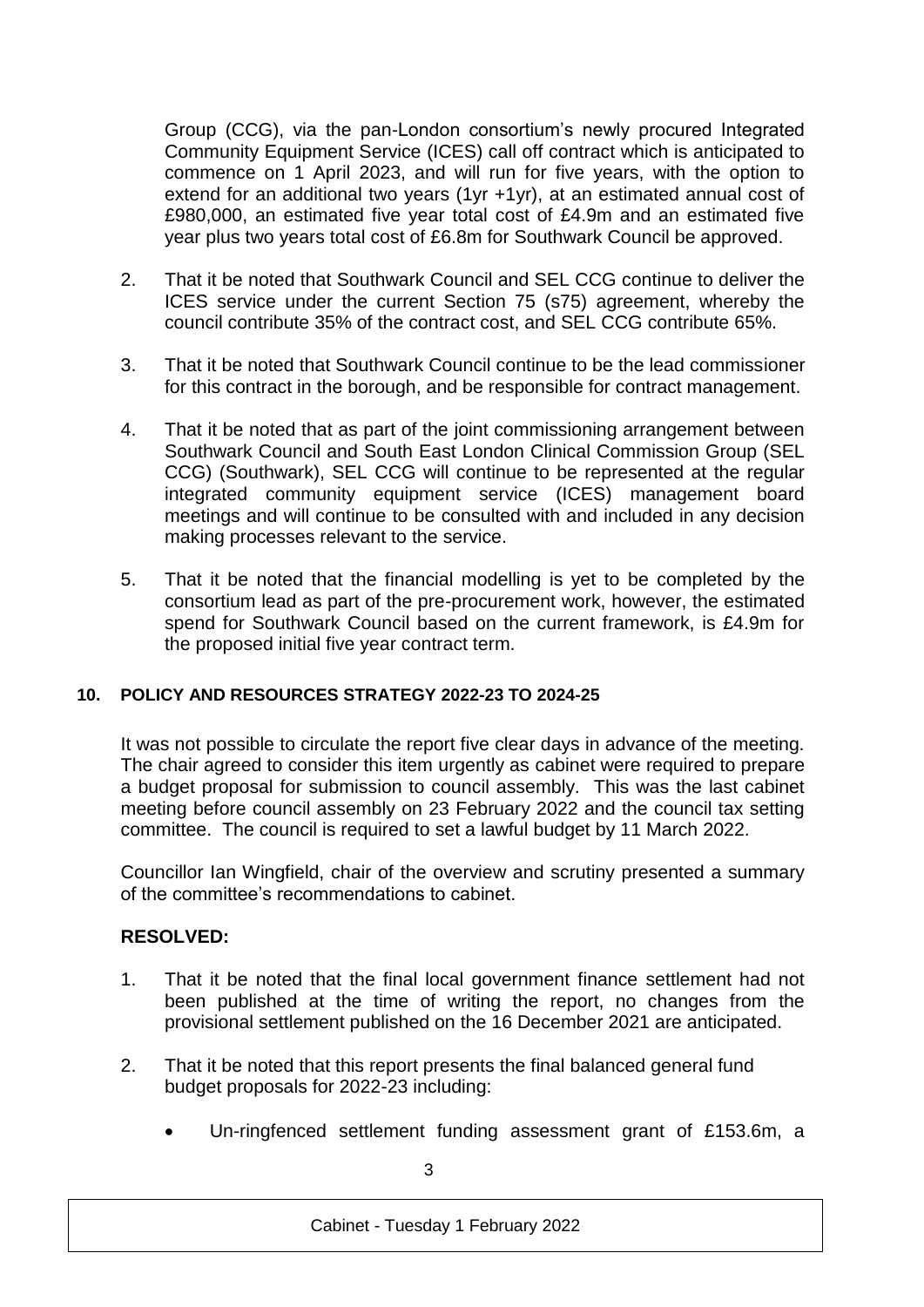modest increase of £1.1m on 2021-22

- Other grant income of £93m, an increase of £14.8m on 2021-22 but including £8m of one-off services grant funding and an increasing amount of ring-fencing
- Estimated retained business rates income of £17m, a decrease of £1.9m from 2021-22
- Estimated council tax revenues of £128.608m, including a council tax increase of 2.99% (1% adult social care precept and 1.99% general increase)
- A forecast deficit on the collection fund in 2022-23 of £6m after allowing for spreading adjustments
- Pay provision and contractual inflation of £7.3m.
- 3. That the updated Fairer Futures Medium Term Financial Strategy (including Budget Principles) at Appendix G of the report be approved.
- 4. That it be noted that the Greater London Authority (GLA) is expected to increase its council tax precept by 8.8% following publication of the Mayor's draft budget in late December 2021.
- 5. That it be noted that the GLA council tax precept is due to be set on the 24 February 2022, one day after council assembly sets the budget for Southwark, therefore a council tax setting committee will need to be convened.
- 6. That the current budget options proposed to help achieve a balanced 2022- 23 budget (Appendices B to E of the report) be noted including:
	- **Efficiency savings of £6.962m**
	- Net income increase of £5.181m
	- Savings impacting on services of £3.610m
	- Commitments and growth of £17.564m.
- 7. That it be noted, in order to ensure that the base budget is on a secure financial footing a contingency is proposed for 2022-23 of £4m for temporary accommodation.
- 8. That the departmental narratives and the ongoing equality analyses of the budget proposals (Appendix A of the report) be noted.
- 9. That it be noted that the 18 January 2022 cabinet report was considered by overview and scrutiny committee on 24 and 25 January 2022.

**NOTE:** In accordance with overview and scrutiny procedure rule 16.2 (a) (budget and policy framework) these decisions are not subject to call-in.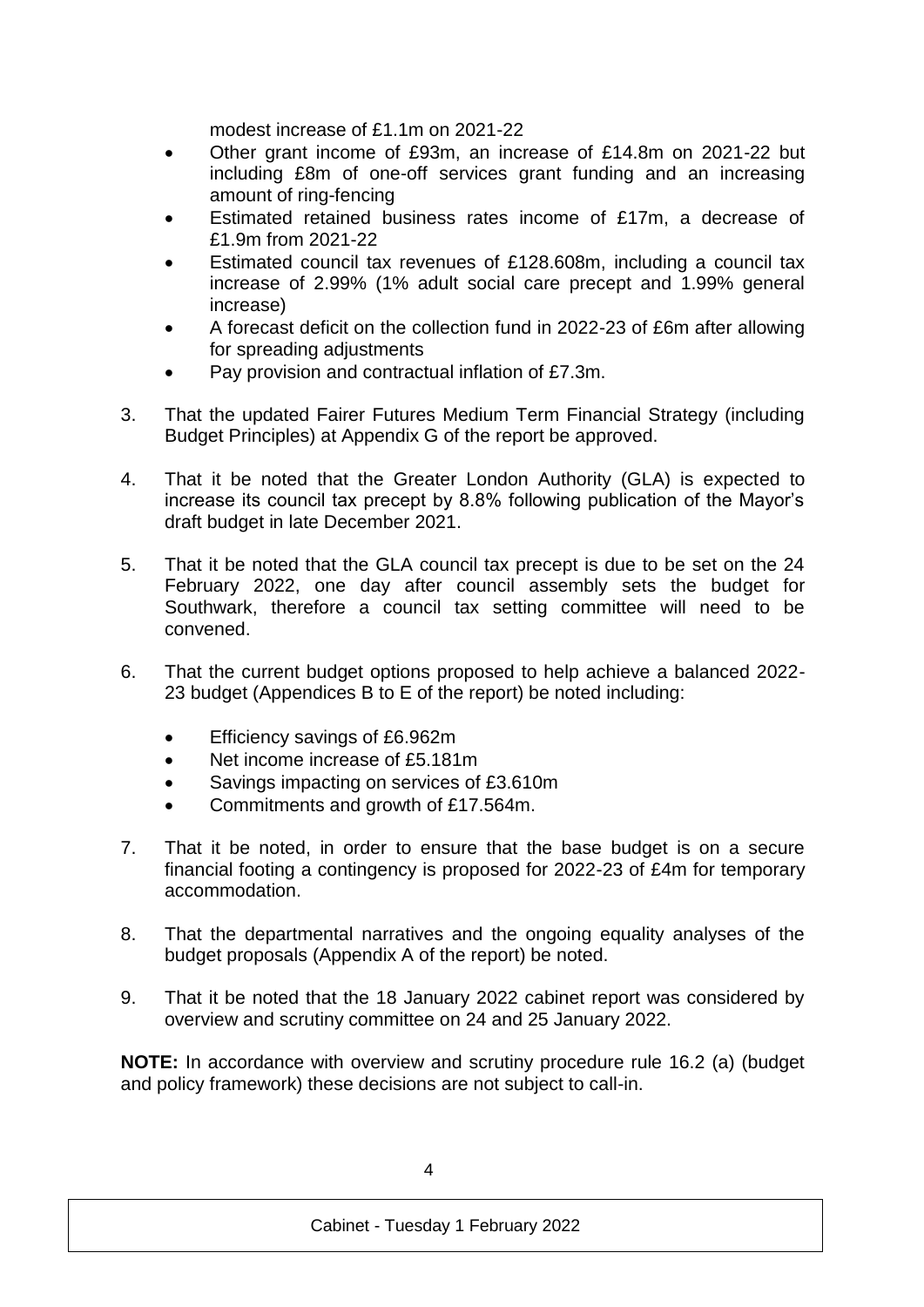### **11. POLICY AND RESOURCES STRATEGY: CAPITAL MONITORING REPORT, INCLUDING CAPITAL PROGRAMME UPDATE 2021-22**

It was not possible to circulate the report five clear days in advance of the meeting due to the continued monitoring and review of the financial impact of the pandemic on the council's overall capital programme and financial position. The chair agreed to consider this item urgently as the council regularly updates cabinet on the capital monitoring position. This was important in the current circumstances of the Covid-19 pandemic, and its financial impact on the councils overall financial position.

# **RESOLVED:**

- 1. That the forecast outturn and resources for 2021-22 and future years for both the general fund and housing investment programmes as detailed in Appendices A, B and D of the report be noted.
- 2. That virements and variations to the general fund and housing investment capital programme as detailed in Appendix C of the report and the new capital bids contained within the report and summarised at Appendix E of the report be approved.
- 3. That the significant funding requirement of £305m which needs to be identified for the general fund programme to be fully delivered over the remaining term of the programme, as detailed in Appendix A of the report be noted.
- 4. That the borrowing requirement of at least £1bn for future years for the housing investment programme to be fully delivered over the remaining term of the programme, as detailed in Appendix B of the report be noted.
- 5. That the significant contribution the capital programme is making towards the objectives of the council's climate change strategy (see paragraphs 19-20 of the report) be noted.

# **12. GATEWAY 0: CHILDREN'S RESIDENTIAL PROVISION**

- 1. That, as part of the corporate parent family, this strategic options assessment, which recommends opening up to three homes within the borough so that our children in care, who deserve the best start in life, achieve better outcomes, be approved.
- 2. That the next steps set out in the report be noted.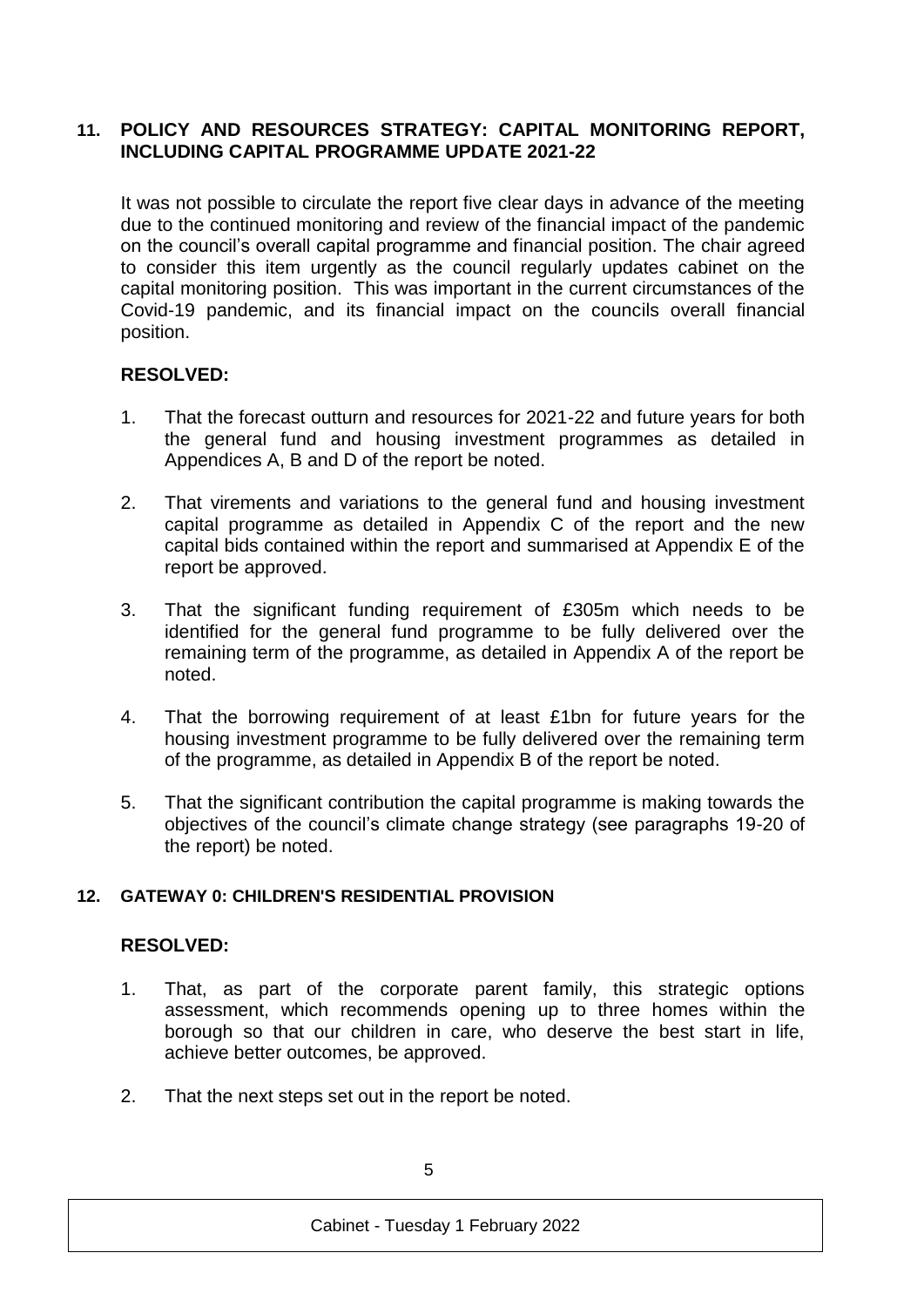#### **13. GRANTS AND COMMISSIONING REVIEW**

Cabinet heard representations from representatives of the voluntary and community sector who were also involved in the review process.

### **RESOLVED:**

### **Decisions of the Cabinet**

- 1. That the findings of two independent reviews i) the Southwark Stands Together grants review be noted, that examined whether there are obstacles to Black, Asian and minority ethnic groups making successful grant applications (Appendix 1 of the report); and ii) the community investment review which looks at the effectiveness of funding to deliver outcomes (Appendix 2 of the report).
- 2. That the allocation of an additional £400k in grant funding, with £200k of this to be available specifically for groups that self-identify as Black Asian and minority led be approved. The funding will support our community organisations to recover from pandemic impacts, to thrive and self-organise, to strengthen networks, partnerships, and equalities infrastructure and support more inclusive and responsive service delivery. This funding is additional to the other funding which will remain available for all community groups as advertised.
- 3. That it be noted that organisations will be identified as Black Asian and minority ethnic led if the organisation self identifies as Black Asian or minority ethnic led and 75% of the governing body, ie board of trustees, directors, management committee, and 50% of the senior staff of the organisation, (key decisionmakers) self-identify as being from that specific community or identity.
- 4. That all grant and commissioning teams collect data about the protected characteristics not only of service users of organisations we are considering funding or commissioning, but also the composition of the board or management of an organisation, so we are able to identify who is leading the groups we fund and as well as those who are not successful in their applications or tenders.
- 5. That officers be tasked with building a database of Black, Asian and minority ethnic led organisations in the borough, so we are better able to include and act positively to encourage and support Black Asian and minority ethnic led groups to access funding opportunities.
- 6. That council officers, working with community representatives and the voluntary and community sector (VCS), will develop a funding prospectus for the council over the next nine months that will support the delivery of the Borough Plan. This will be presented to cabinet in autumn 2022 for approval. The prospectus will:
	- Apply council wide

6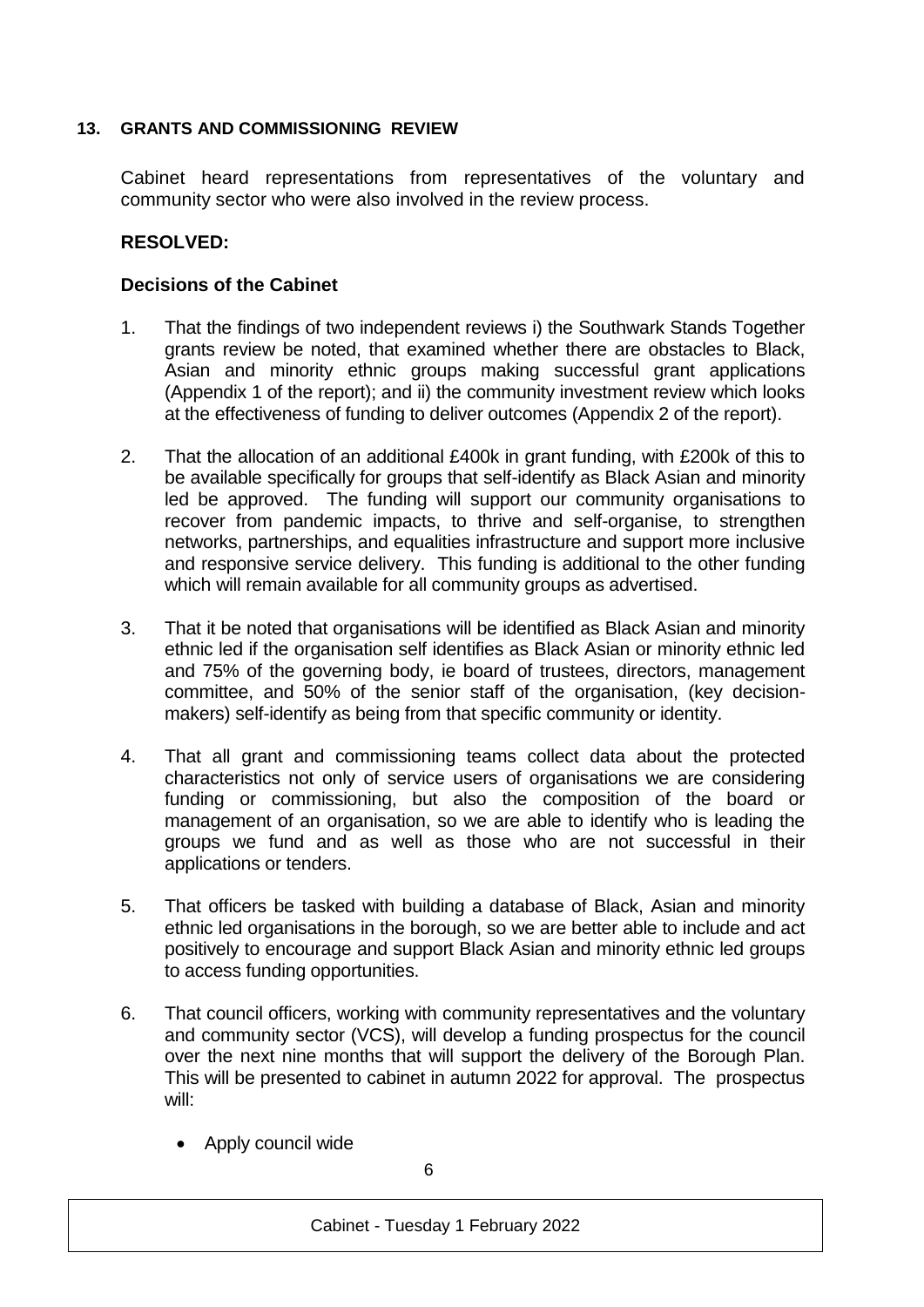- Be created in partnership with our key VCS and health partners in two phases
- Include a review of the current voluntary community sector (VCS) outcomes framework
- In phase one we will focus on developing our priorities
- In phase two we will work with our partners on how we will deliver the outcomes and priorities together.
- 7. The funding prospectus will also set out how we will address other issues that have emerged from both reviews and identify how council procurement processes can reflect the learning from this work, including:
	- How we support organisations grow and bid successfully to deliver larger programmes
	- How we involve Black Asian and minority ethnic community representatives in the grant making assessment process to make it more transparent and fair
	- How we can substitute the current colour blind approach to our funding for a more nuanced intersectional one.
	- How we remain informed by the data and evidence we are receiving across the council and embed flexibility.
	- How we can ensure that we continue to ring fence funding for Black Asian and minority ethnic led organisations beyond the programme described above.
- 8. That this grants programme be co-produced with community representatives including representatives of Black, Asian and minority ethnic groups.

# **Decision of the Leader of the Council**

9. That approval of the criteria and award of grants for the pot of £400,000 and the £200,000 set aside for Black, Asian and minority ethnic groups be delegated to the cabinet member for equalities, neighbourhoods and leisure.

### **14. LETTINGS AND PREMISES STRATEGY - VOLUNTARY AND COMMUNITY SECTOR**

- 1. That the commissioning of a project to define a comprehensive approach to using property assets to support the local voluntary and community sector (VCS), with a clear, transparent, consistently applied process and criteria for informing the allocation and use of community spaces be agreed.
- 2. That it be noted that a specification for commissioning advisors will be developed and finalised by the VCS premises board which includes community representatives.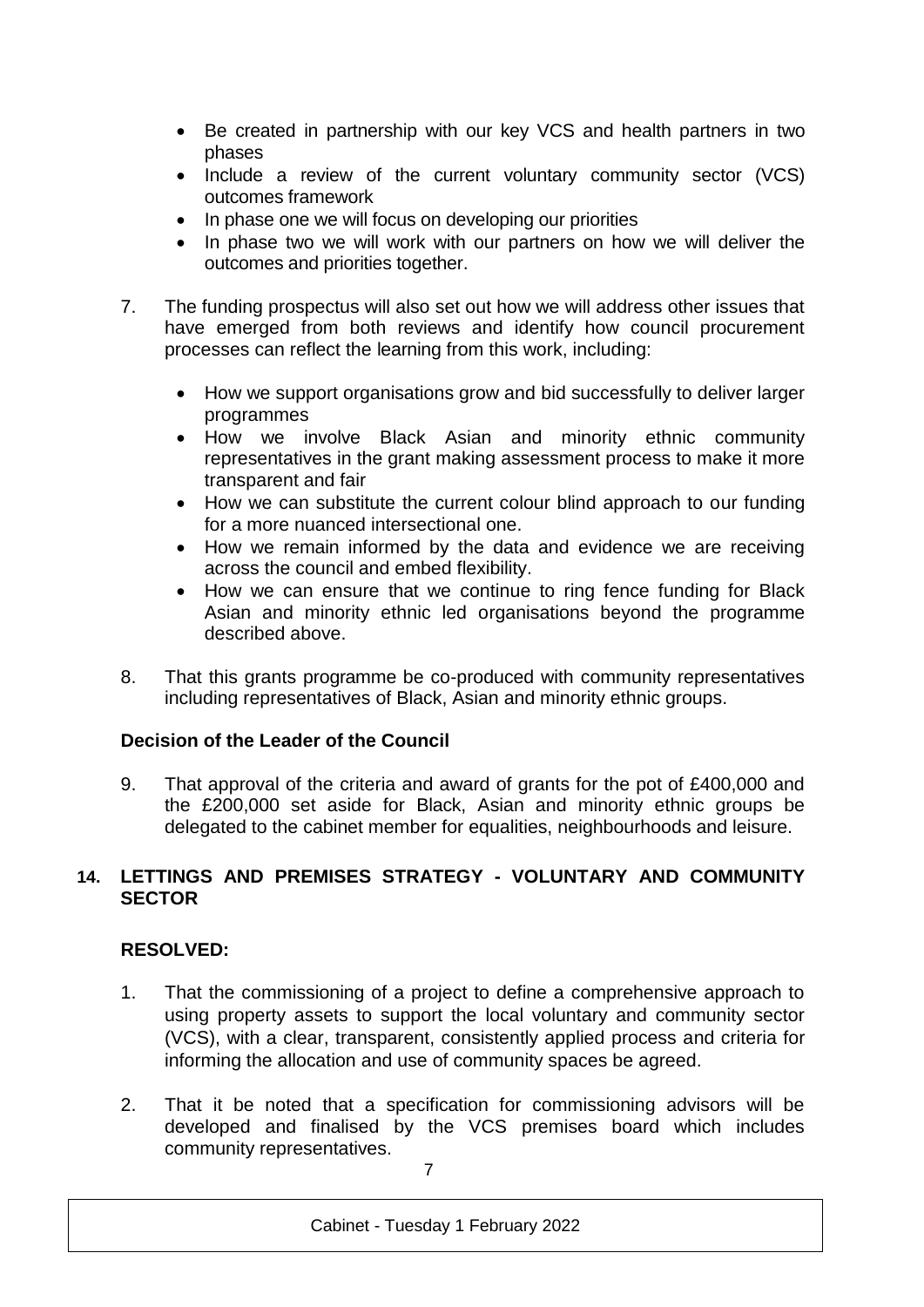- 3. That interim arrangements be developed, including the piloting of a new process to match supply of premises to prioritised demand, that fulfils the council's objectives, using a draft allocations methodology.
- 4. That the working definition of local VCS groups in scope as set out in Appendix 1 be agreed.
- 5. That as part of the project to develop draft model lease terms for lettings to VCS groups, in new lettings, the regularising of unlicenced occupation, and at lease renewal be agreed.
- 6. That it be agreed to prioritise, for the time being and where it is feasible to do so, lettings for uses that demonstrate a clear contribution to advancing the objectives of Southwark Stands Together, community recovery from the coronavirus pandemic, and continuing work to establish key community and cultural centres in line with council plan commitments and priorities.
- 7. That officers to report on the project's progress in approximately six months' time.
- 8. That the project be co-produced with community representatives including representatives of Black, Asian and minority ethnic groups (including representation on the working group).

# **15. MOVEMENT PLAN, ANNUAL REPORT AND FUTURE CHANGES**

# **RESOLVED:**

That an update on the delivery of the Movement Plan (2019) be received and the emerging context leading to a review of the Movement Plan in 2022 be noted.

# **16. UPDATE TO FAIRER FUTURE PROCUREMENT FRAMEWORK**

- 1. That the refreshed Fairer Future Procurement Framework (FFPF) at Appendix 1 of the report be approved.
- 2. That the update on actions taken be noted and that a report will be brought back to cabinet by the end of 2022 to update on the next steps within the report in relation to social value.
- 3. That the continued delegation of approval for minor and consequential amendments to the fairer future procurement framework (FFPF) to the